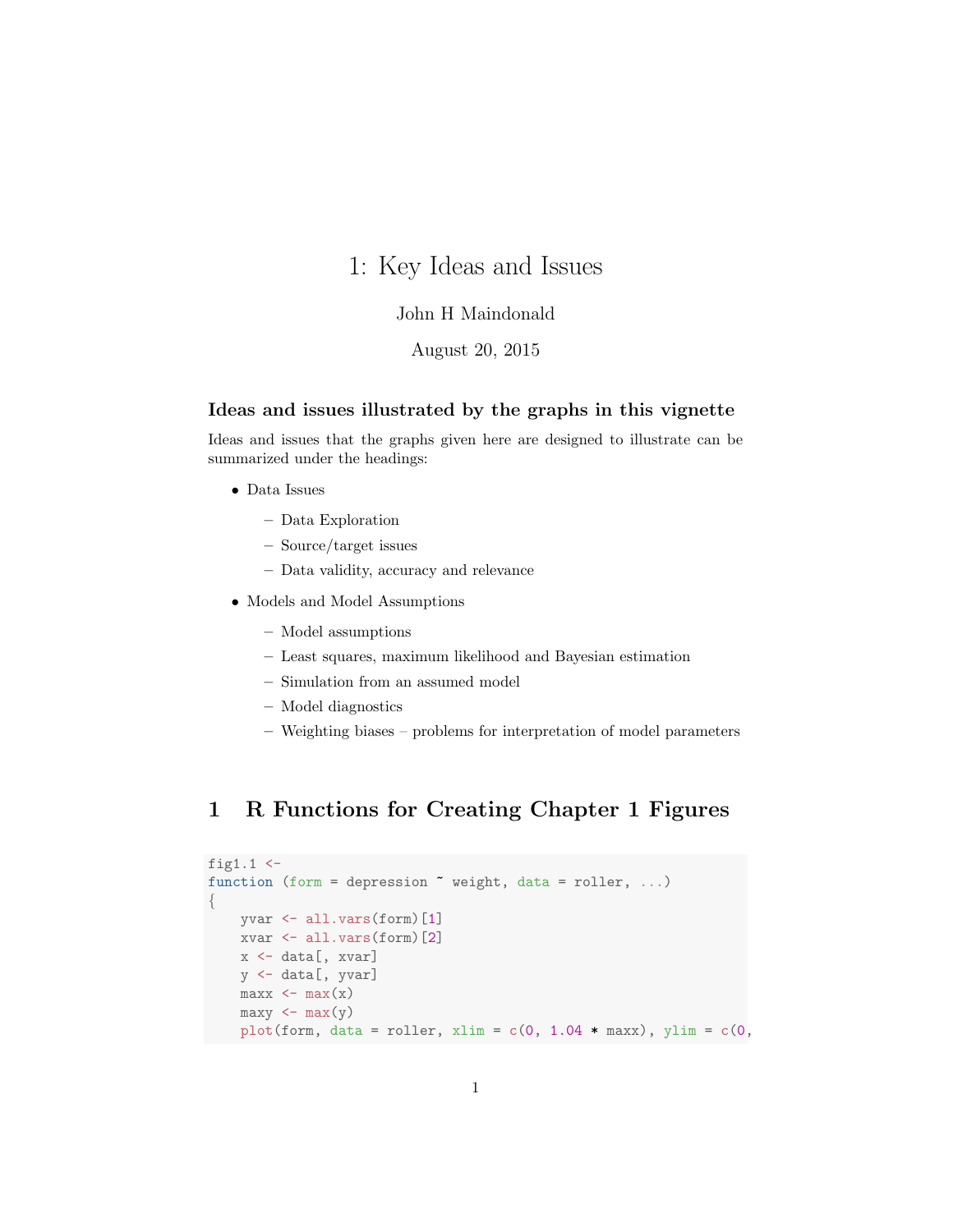```
1.04 * maxy), xaxs = "i", yaxs = "i", ...,
main="1.1: Depression vs weight")
```

```
fig1.2 \leftarrowfunction ()
\{print("Run the separate functions fig1.2A() and fig1.2B()")
}
```

```
fig1.2A \leftarrowfunction ()
\{plot(brain ~ body, data = MASS::mammals, pty = "s")
    mtext{text(side = 3, line = 0.5, adj = 0, "1.2A: Unlogged data")}}
```

```
fig1.2B \leftarrowfunction ()
\{plot(brain ~ body, data = MASS::mammals, log = "xy", pty = "s")
    mtext(side = 3, line = 0.5, adj = 0, "1.2B: Log scales on both axes")
}
```

```
fig1.3 \leftarrowfunction ()
{
    opar \leq par(mar=rep(0.6,4), oma=c(0,0,2,0))
    pairs(log(MASS::mammals), labels = c("log(body)", "log(brain)"))
    mtext(side=3, line=0.75, outer=TRUE, "1.3: Pairs plot")
}
```

```
fig1.4 \leftarrowfunction (parset = simpleTheme(pch = 1:10, alpha = 0.6, cex = 1),
    fontsize = list(text = 14, points = 10)){
    if (!is.null(parset))
        parset$fontsize <- fontsize
    library(MASS)
    droplevs <- fgl$type %in% c("Tabl", "Con")
```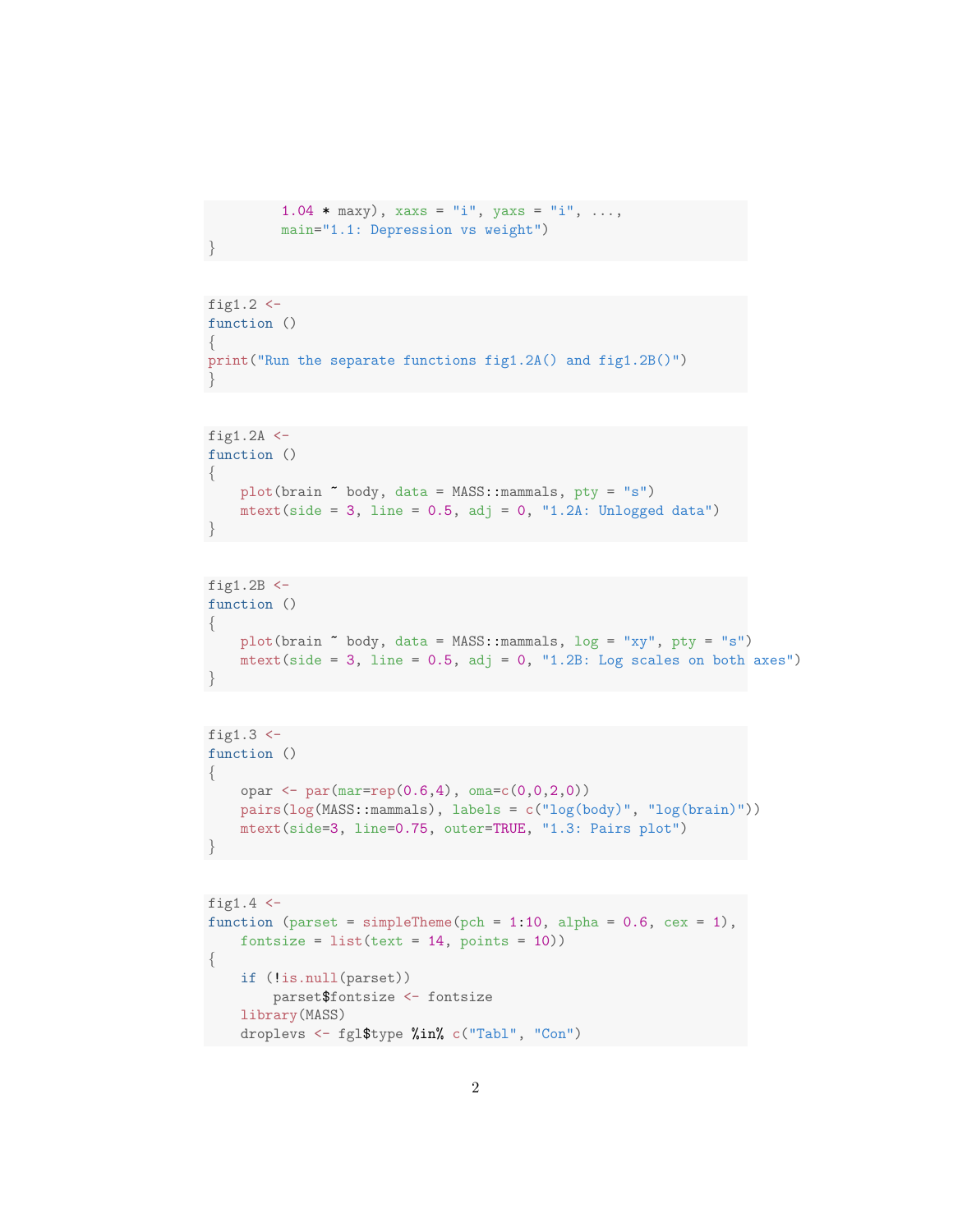```
usefgl <- droplevels(subset(fgl, !droplevs))
    fgl.hat <- predict(lda(type ~ ., data = usefgl))
    {\tt gph} \ \texttt{<}\ \texttt{xyplot}({\tt fgl}.\texttt{hat\$x[, 2]}\ \texttt{``}\ {\tt fgl}.\texttt{hat\$x[, 1]},groups = usefgl$type,
                      auto.key = list(columns = 2),
                      xlab = "Axis 1", ylab = "Axis 2",
                      aspect = 1, scales = list(tck = 0.4),
                      par.settings = parset,
                      title = "1.4: Plot of first two linear discriminant scores")
    gph
}
fig1.5 \leftarrowfunction ()
{
    opar \leftarrow par(mar=rep(0.5,4))
```

```
msg <- "As package 'diagram' is not available, cannot do plot."
   if(!requireNamespace("diagram"))return(msg)
   diagram::openplotmat(xlim = c(-0.1, 1.1))
   diagram::textellipse(mid=c(.5, .8), radx=0.6, rady=0.25,
               lab="Source", adj=c(.5,-2),box.col="gray95")
   diagram::textellipse(mid=c(.5, .7), radx=0.3, rady=0.1,
               lab="Source Sample", adj=c(.5,.5),
               box.col="gray90")
   diagram::textellipse(mid=c(.5, .2), radx=0.6, rady=0.25,
               lab="Target", adj=c(.5,-2),box.col="gray95")
   diagram::textellipse(mid=c(.5, .1), radx=0.3, rady=0.1,
               lab="Target Sample?", adj=c(.5,.5),
               box.col="gray90")
   par(opar)
}
```

```
fig1.6 \leftarrowfunction ()
{
   roller.obj <- lm(depression ~ weight, data = DAAG::roller)
   yhat <- predict(roller.obj)
   ymax <- max(c(roller$depression, yhat))
    plot(depression ~ weight, data = roller, xlab = "Roller weight (t)",
        ylab = "Depression in lawn (\text{mm})", pch = 4, xlim = c(0,max(roller$weight) * 1.01), ylim = c(0, ymax * 1.01),
```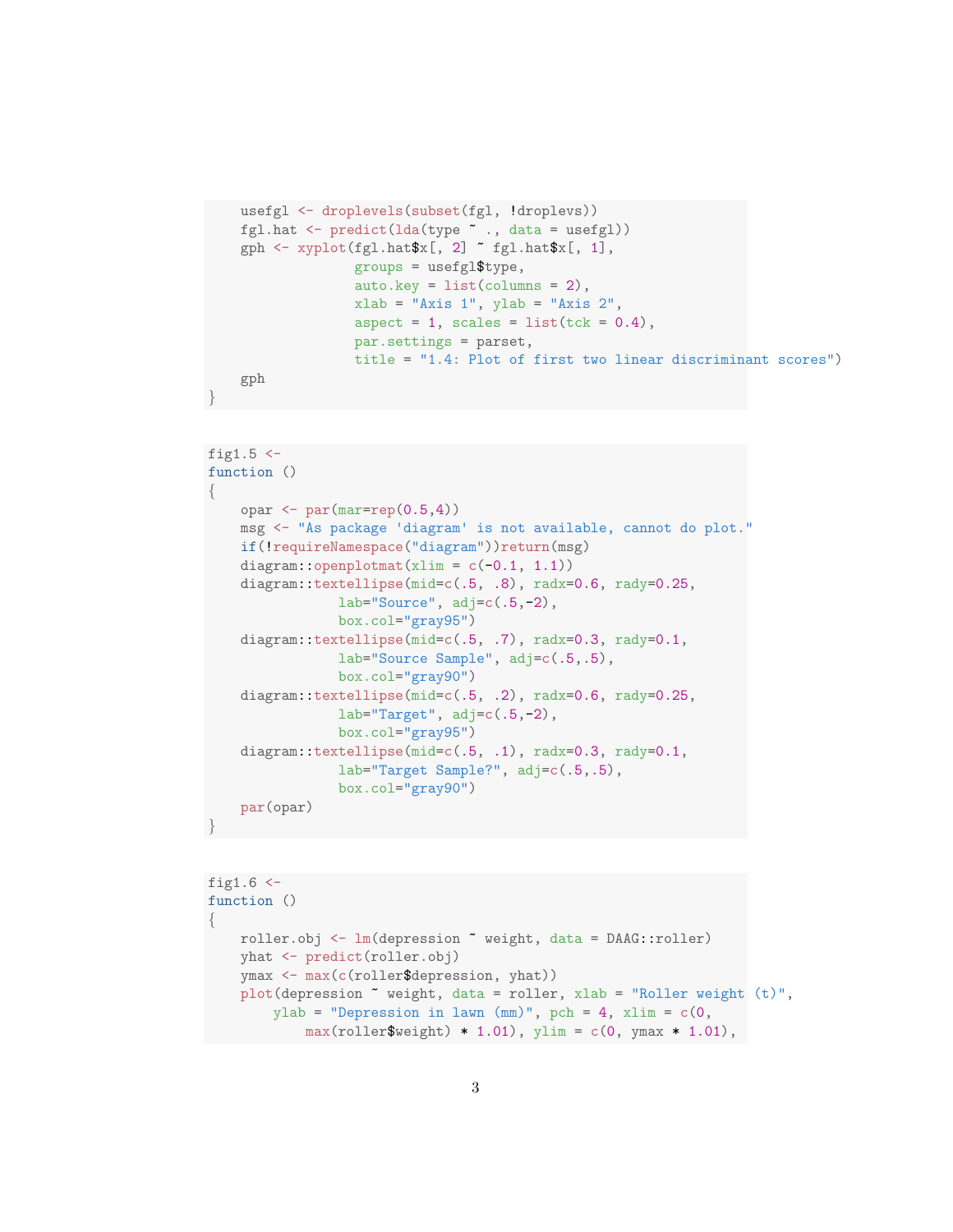```
xaxs = "i", yaxs = "i", main="")
abline(roller.obj)
b <- summary(roller.obj)$coef
topleft \leq par()$usr[c(1, 4)]
chw \leftarrow par()$cxy[1]
chh \leq par() \text{cxy}[2]legend(topleft[1], topleft[2] + 0.25 * chh, pch = c(1, 4),
    legend = c("Fitted values", "Data values"), adj = 0,cex = 0.8, x.intersp = 0.8, y.intersp = 0.8, bty = "n")
df <- cbind(roller, above = as.numeric(roller$depression >
    yhat))
with(df, segments(weight, depression, weight, yhat, col = c("gray45",
    "black")[above + 1]))
n <- nrow(roller)
ns \le with(roller, min((1:n)[depression - yhat >= 0.75 *
    max(depression - yhat)]))
ypos \leq 0.5 * (roller$depression[ns] + yhat[ns])
text(roller$weight[ns], ypos, "+ve residual", pos = 2, cex = 0.8)
points(roller$weight, yhat, pch = 1)
ns <- with(roller, (1:n)[depression - yhat == min(depression -
    yhat)][1])
ypos <- 0.5 * (roller$depression[ns] + yhat[ns])
text(roller$weight[ns], ypos, "-ve residual", pos = 4, cex = 0.8)
mtext(side=3, line=0.75,
      "1.6: Lawn roller plot + line & annotation")
```

```
fig1.7 <- function(){
   obj <- lm(depression ~ weight, data=DAAG::roller)
    gph <- DAAG::plotSimScat(obj, sigma=6.4, layout=c(4,1), aspect=1)
    gph <- update(gph, xlab="Roller weight (t)", ylab="Depression (mm)",
                  main="1.7: Lawn roller data")
    gph
}
```

```
fig1.8 \leftarrow function(){
    pset <- lattice::simpleTheme(col.line="gray")
    gph <- lattice::xyplot(timef~time,
                   data=nihills,
                   aspect=1,
                   type=c("p","r"),
                   par.settings=pset)
    gph <- update(gph, xlab="Male record times",
```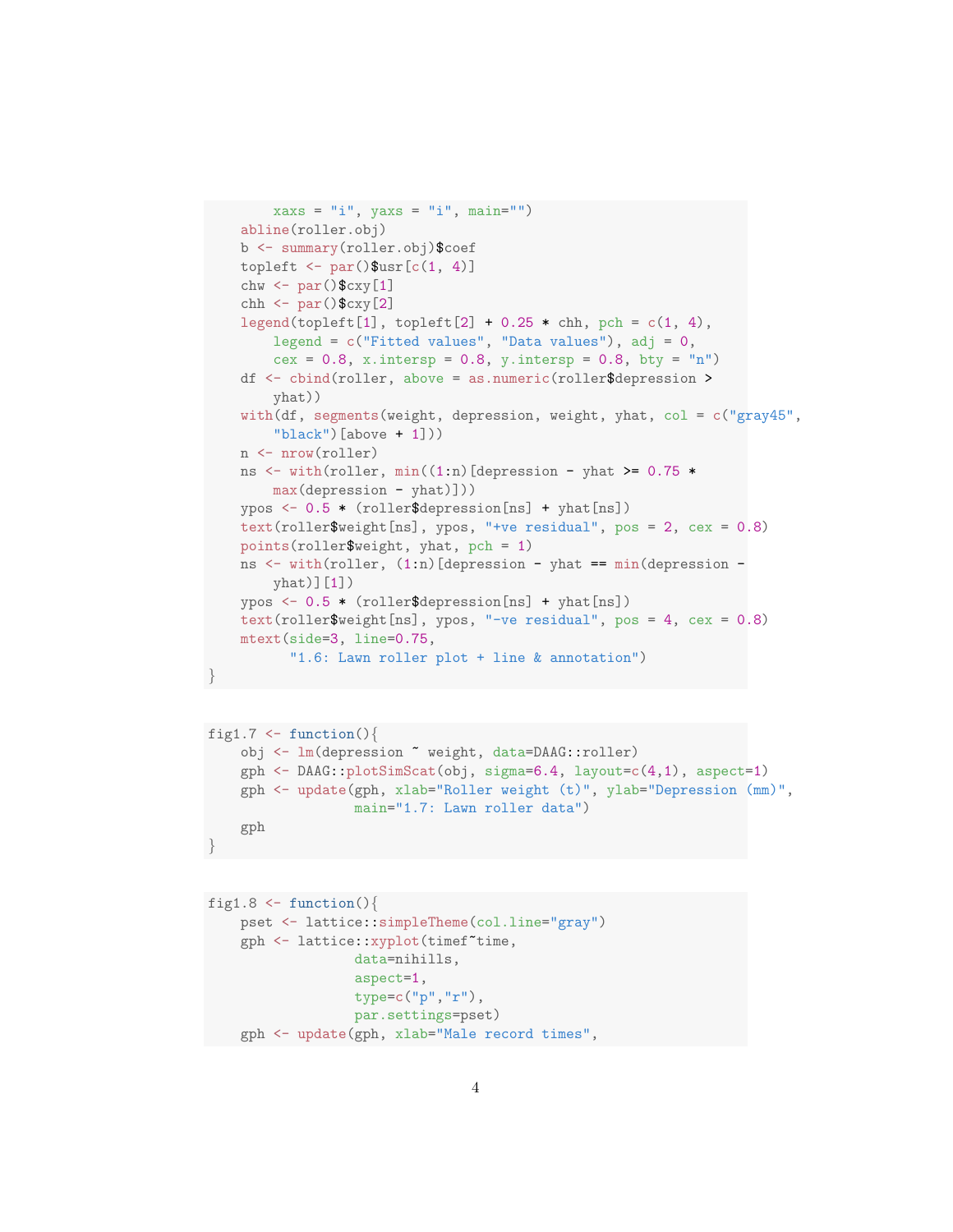```
ylab="Female record times",
main="1.8: f vs m times")
```

```
gph
```

```
fig1.9 \leftarrow function(obj=mftime.lm){
    gph <- DAAG::plotSimScat(obj, layout=c(4,1), aspect=1)
    update(gph, xlab="Record times for males (h)",
           ylab="Record times for females (h)",
           main="1.9: f vs m times, simulation")
}
```

```
fig1.10 \leftarrow function(obj=mftime.lm){
    plot(obj, which=1, caption=NULL,
         sub.caption=NULL,
         main="1.10: Diagnostic plot 1")
}
```

```
fig1.11 <- function(obj=mftime.lm){
    gph <- DAAG::plotSimScat(obj, show="residuals",
                       type=c("p", "smooth"), layout=c(4,1))gph <- update(gph, xlab="Time (h) for males", ylab="Residuals",
                  title="1.11: Diagnostic plot 1; 4 simulations",
                  aspect=1)
   gph
}
```

```
fig1.12 \leftarrow function(obj=mftime.lm){
    plot(obj, which=2, caption=NULL,
         sub.caption=NULL,
         main="1.12: Diagnostic plot 2")
}
```

```
fig1.13 \leftarrow function(){
    gph <- DAAG::plotSimDiags(obj=mftime.lm, which=2, layout=c(4,1),
                         aspect=1,
                title="1.13: Diagnostic plot 2; 4 simulations")
    gph
}
```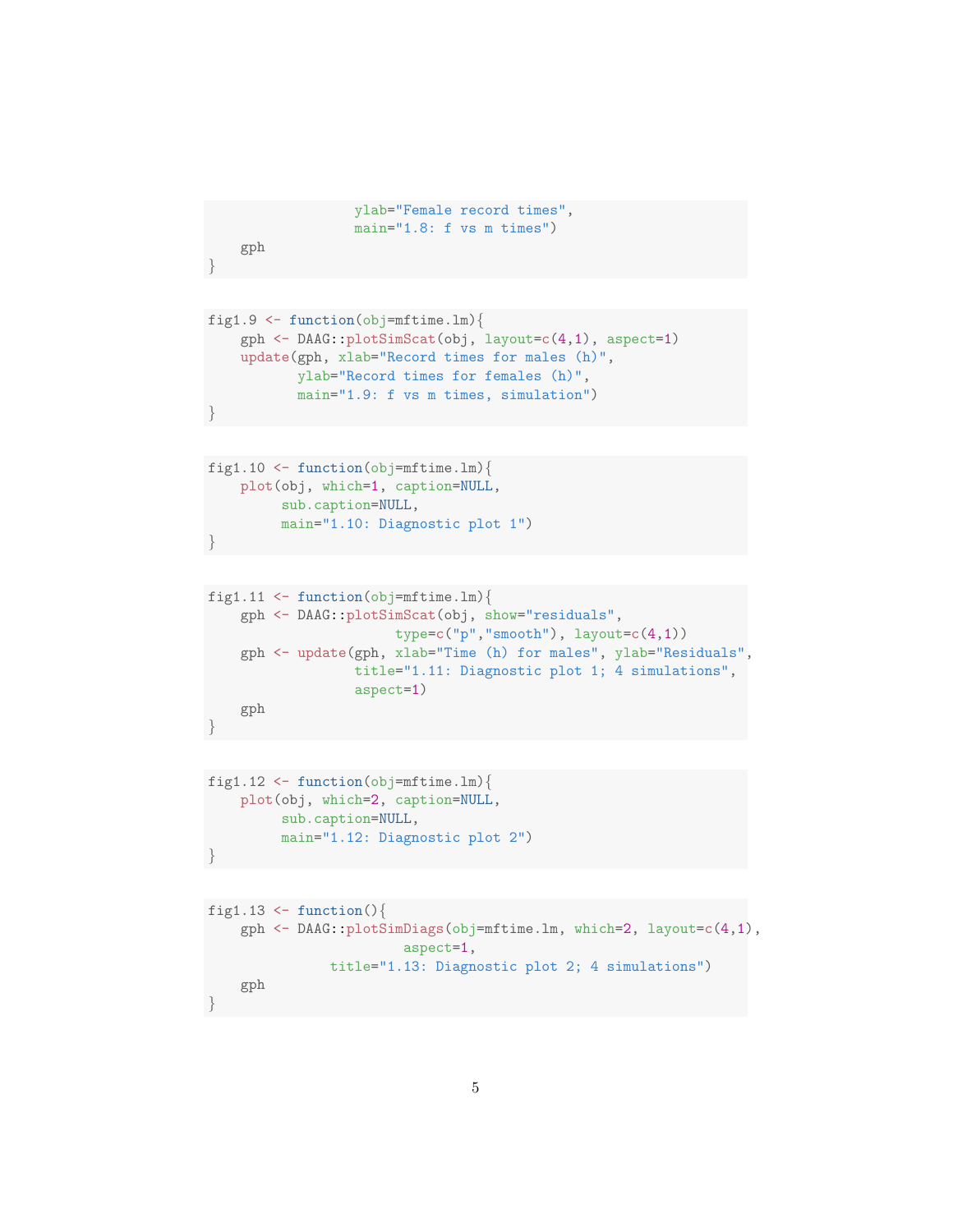```
fig1.14 \leftarrow function(obj=mftime.lm){
    plot(obj, which=3, caption=NULL,
         sub.caption=NULL,
         main="1.14: Diagnostic plot 3")
}
```

```
fig1.15 \leftarrow function(obj=mftime.lm){
    gph <- DAAG::plotSimDiags(obj, which=3, layout=c(4,1),
                          aspect=1,
           title="1.15: Diagnostic plot 3; 4 simulations")
    gph
}
```

```
fig1.16 \leftarrow function(){
    plot(mftime.lm, which=5, caption=NULL,
         sub.caption=NULL,
         main="")mtext(side=3, line=0.25, "1.16: Leverage plot")
}
```

```
fig1.17 \leftarrow function(){
    pset <- lattice::simpleTheme(lty=c(1,2))
    key <- list(text=c("Males", "Females"), columns=2)
    gph <- lattice::densityplot(~ time+timef, data=nihills, par.settings=pset,
                       ylab="Time (h)", auto.key=key,
                       scales=list(tck=0.5),
           main=list("1.17: Overlaid F and M densities", fontface="plain"))
   gph
}
```

```
fig1.18 \leftarrow function(){
    pset <- lattice::simpleTheme(col.line="gray")
    gph <- lattice::xyplot(timef ~ time,
                  data=nihills,
                  scales=list(log=10, tck=0.5),
                  aspect=1,
                  type=c("p","r"),
                  par.settings=pset)
    gph <- update(gph, xlab="Male record times",
                  ylab="Female record times",
           main=list("1.18: F vs M record times; log10 scales",
```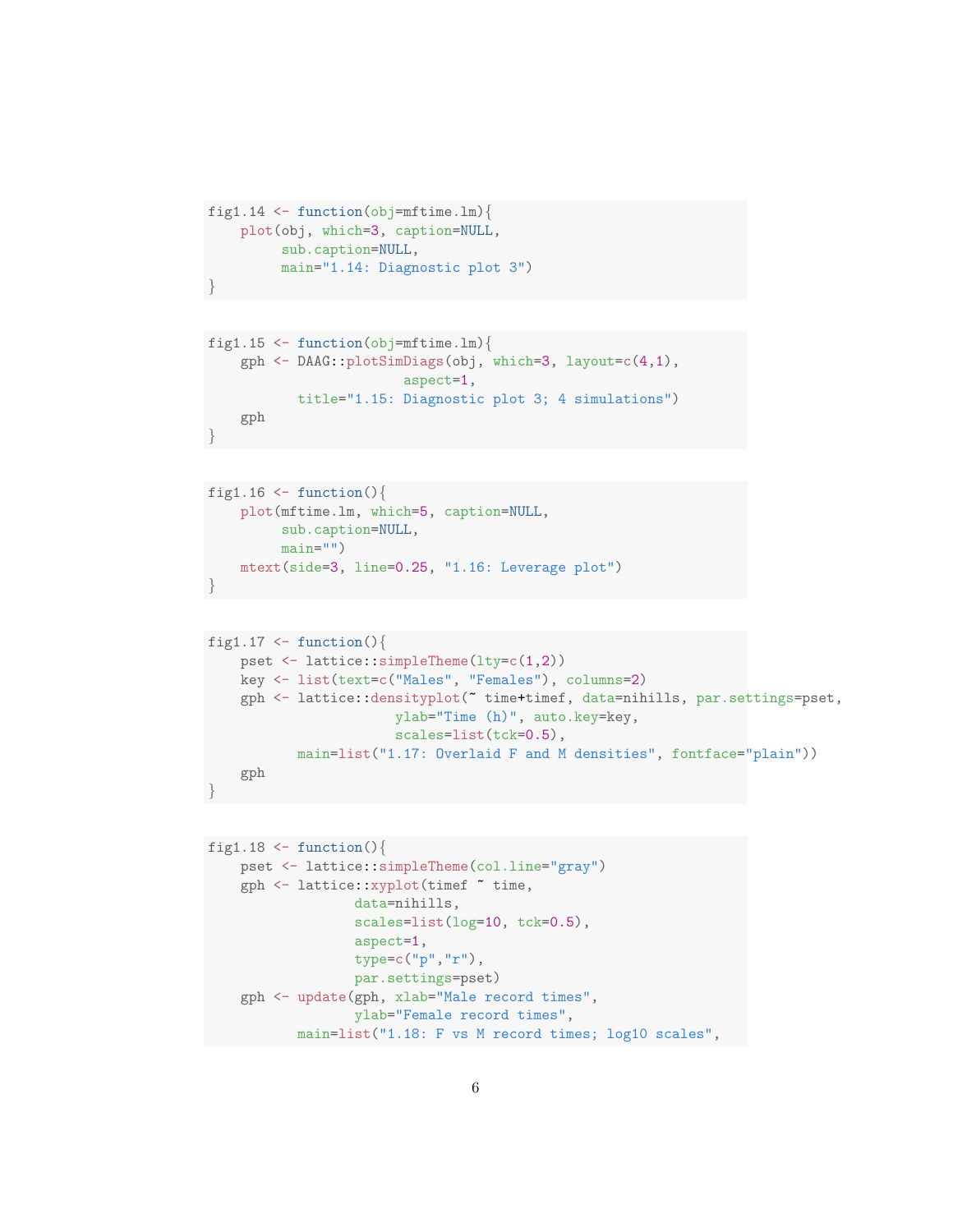```
fontface="plain"))
```

```
gph
```

```
fig1.19 \leftarrow function(){
    obj <- lm(log(timef) ~ log(time), data=nihills)
    opar \leq par(mfrow=c(1,4), mex=0.75, oma=c(0,0,2,0),
                mar=c(4.1,4.1,2.1,0.6), pty="s")
    plot(obj, cex.caption=0.75, cex.main=1.2,
         sub.caption="1.19: F vs M record times, diagnostic plots")
    par(opar)
}
```

```
fig1.20 \leftarrow function(){
    parset <- lattice::simpleTheme(cex=1.35, pch=16,
                          col=c("darkblue","turquoise"))
    gabalong <- data.frame(values=unlist(gaba["30",])[-1],
                           sex=rep(c("male", "female", "all"), rep(2,3)),
                           trt=rep(c("Baclofen","No baclofen"),3))
    gph <- lattice::stripplot(sex~values, groups=trt, data=gabalong,
                     par.settings=parset,
                     xlab=list("Average reduction: 30 min vs 0 min",
                     cex=1.0),
                     scales=list(cex=1.0),
                     panel = function(x, y, ...)panel.stripplot(x,y,...)
                         ltext(x,y,paste(c(3,9,15,7,22,12)), pos=1,
                               cex=0.8)
                     }, auto.key=list(columns=2, points=TRUE, cex=1.0),
                     title="1.20: Pain reduction scores")
    gph
}
```
## 2 Use functions to give figures

```
library("DAAG")
Loading required package: lattice
mftime.lm <- lm(timef ~ time, data=nihills)
```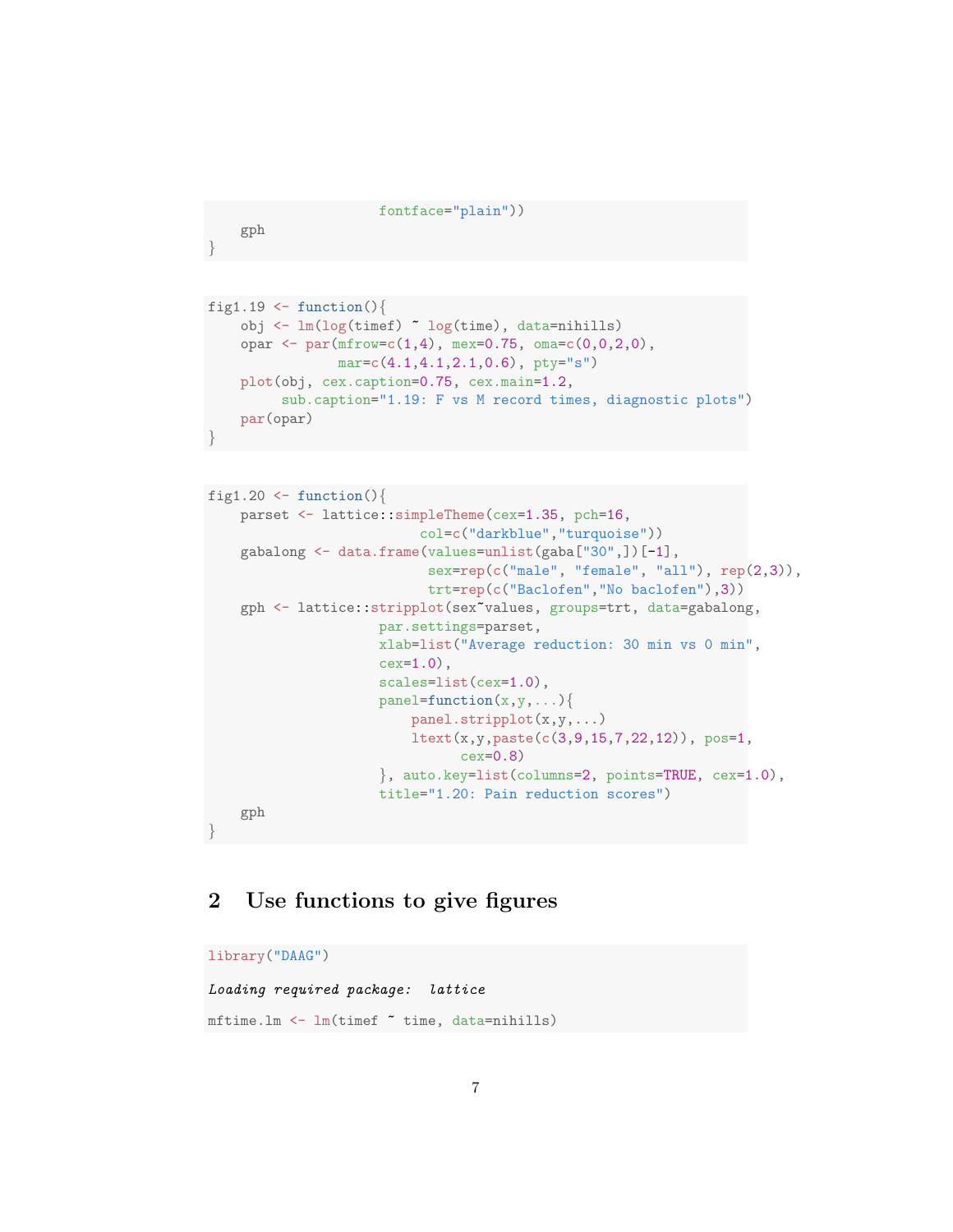



### fig1.2()

[1] "Run the separate functions fig1.2A() and fig1.2B()"





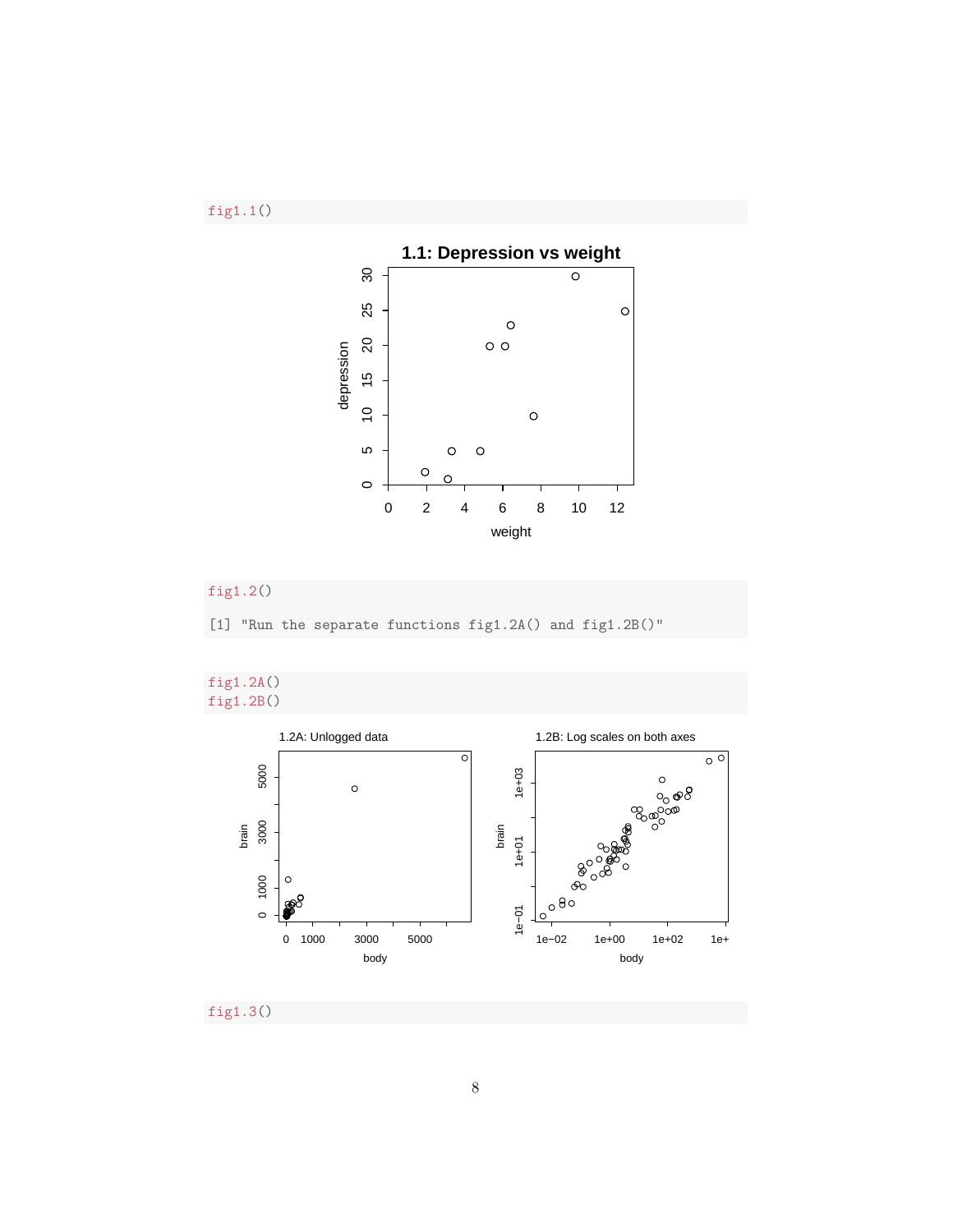



```
Attaching package: 'MASS'
   The following object is masked from 'package:DAAG':
      hills
```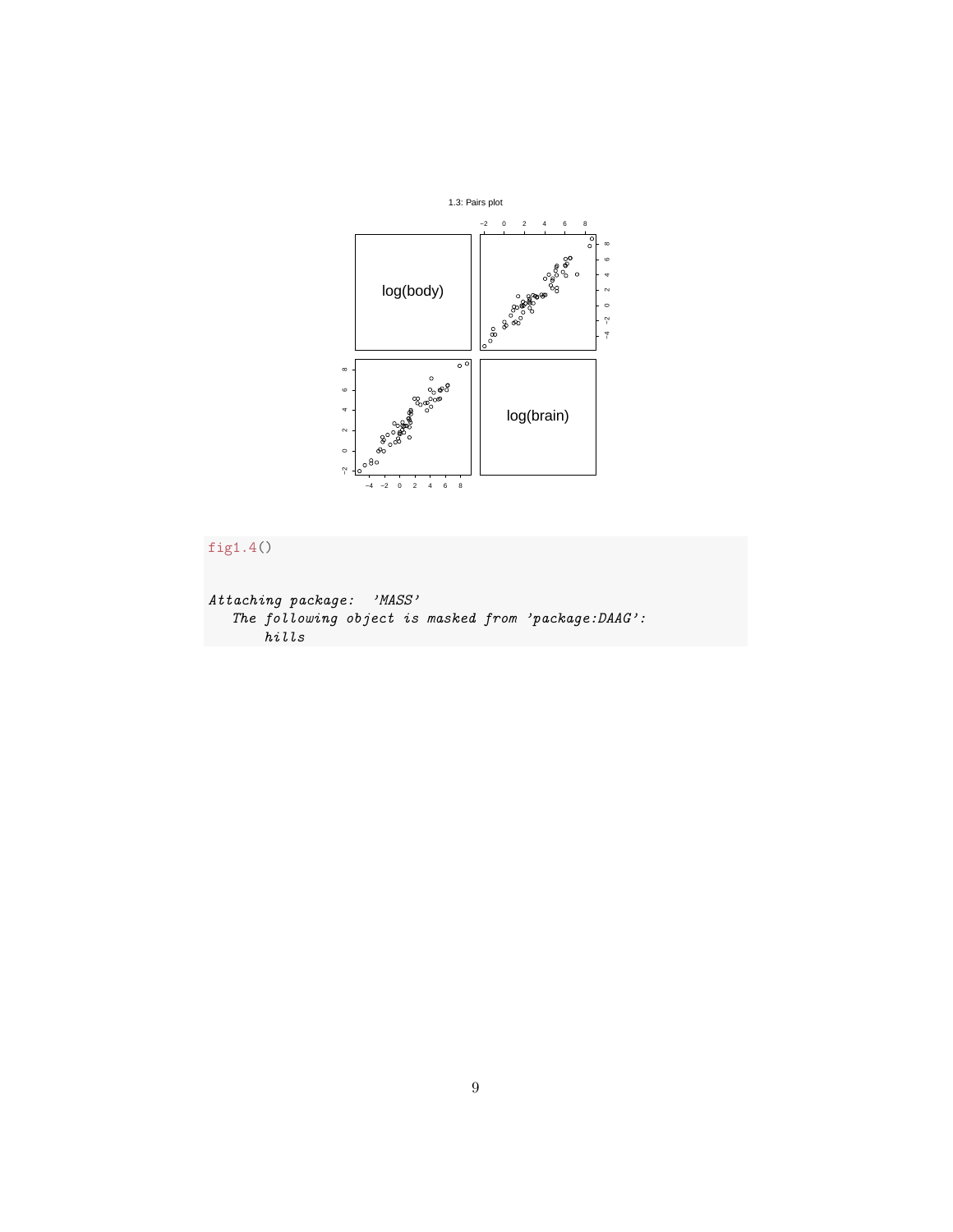



Loading required namespace: diagram

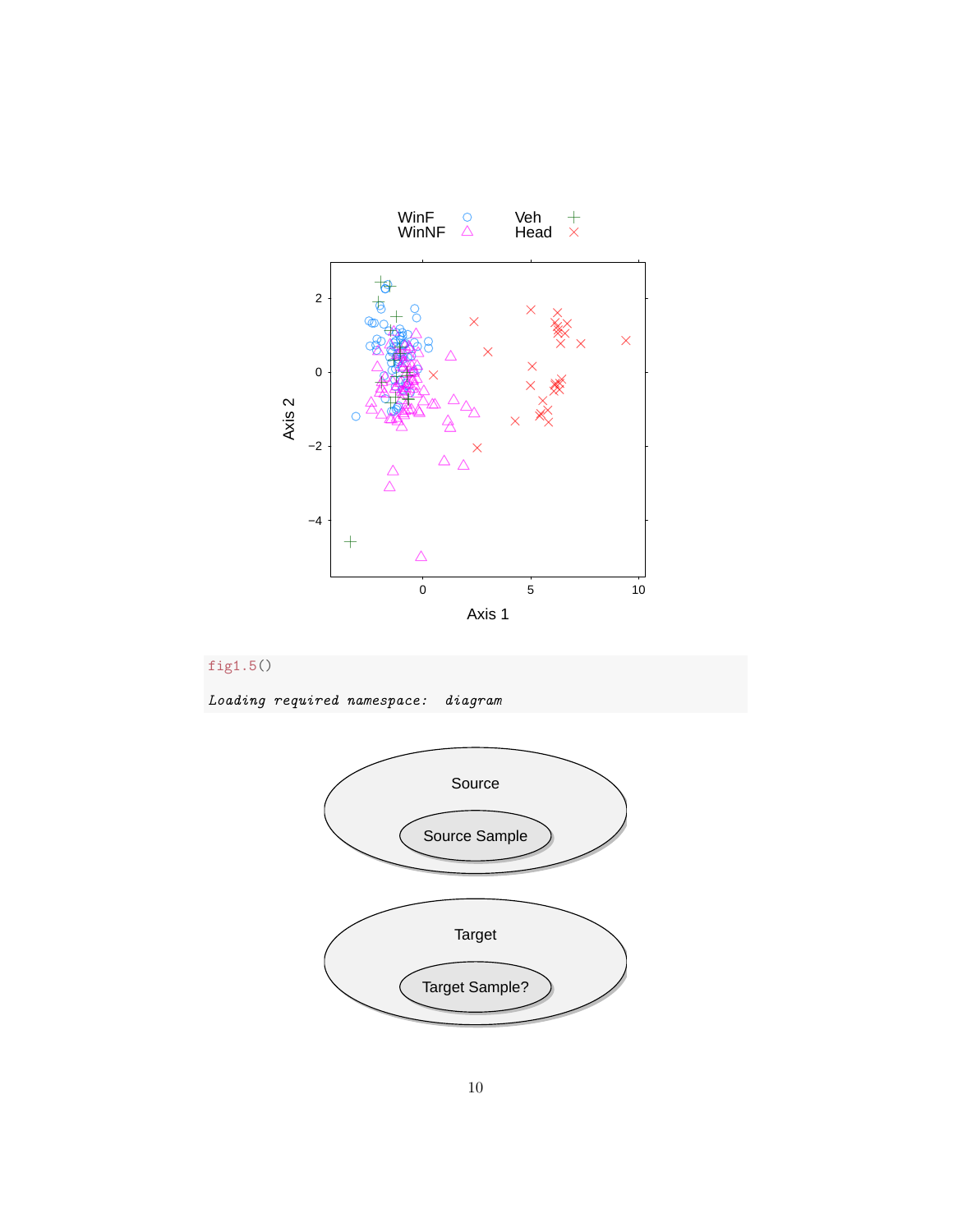fig1.6()





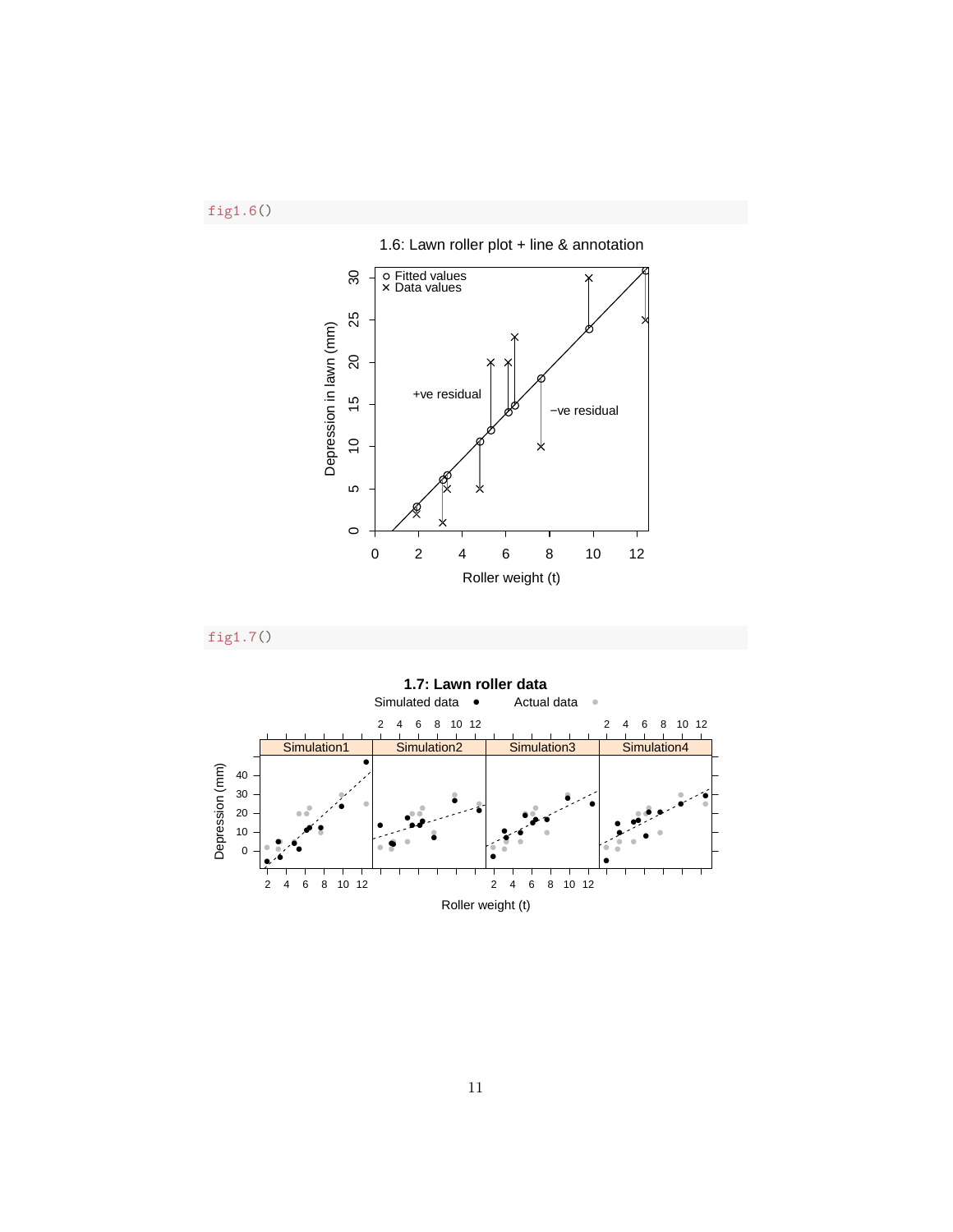fig1.8()







fig1.10()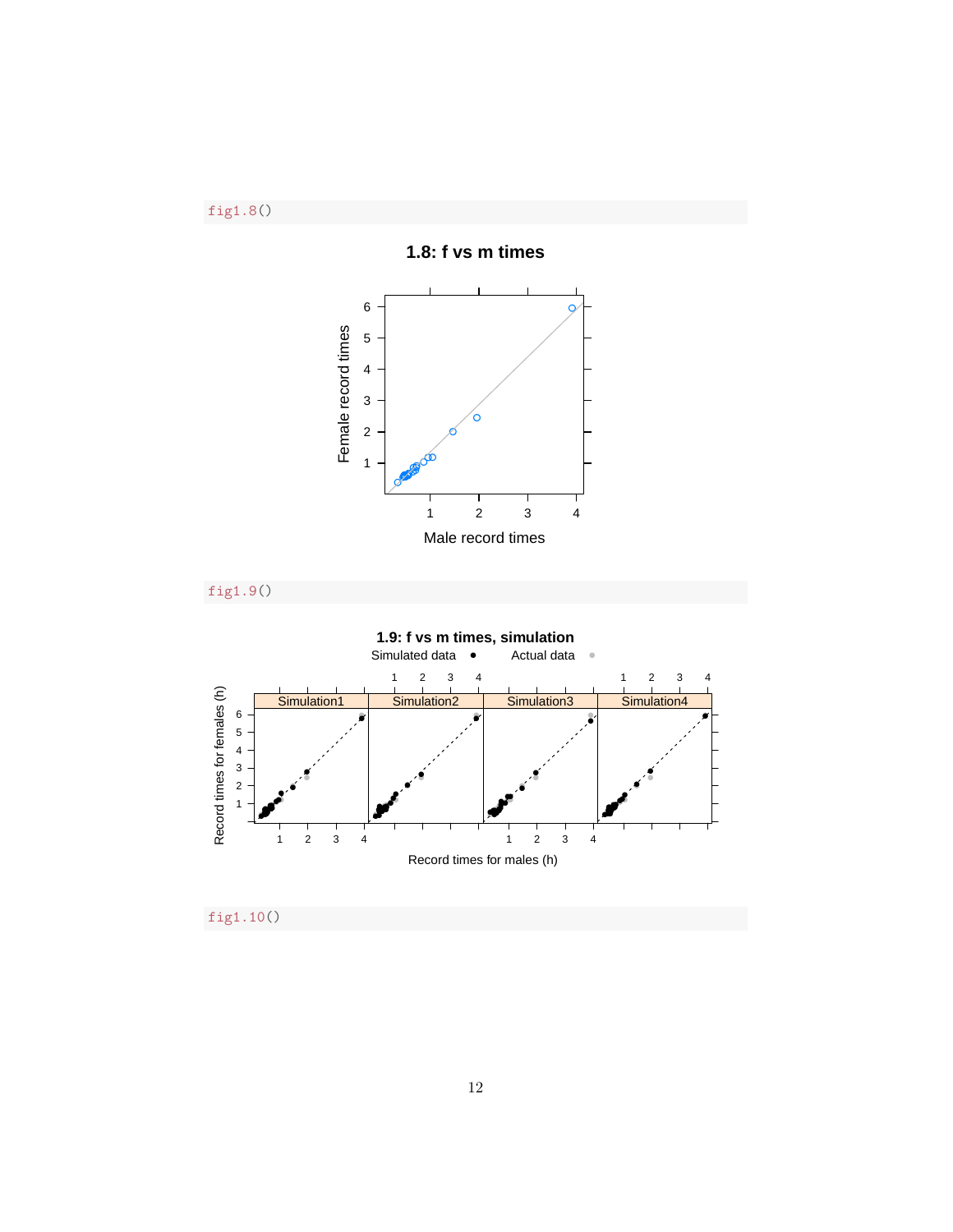

fig1.11()



fig1.12()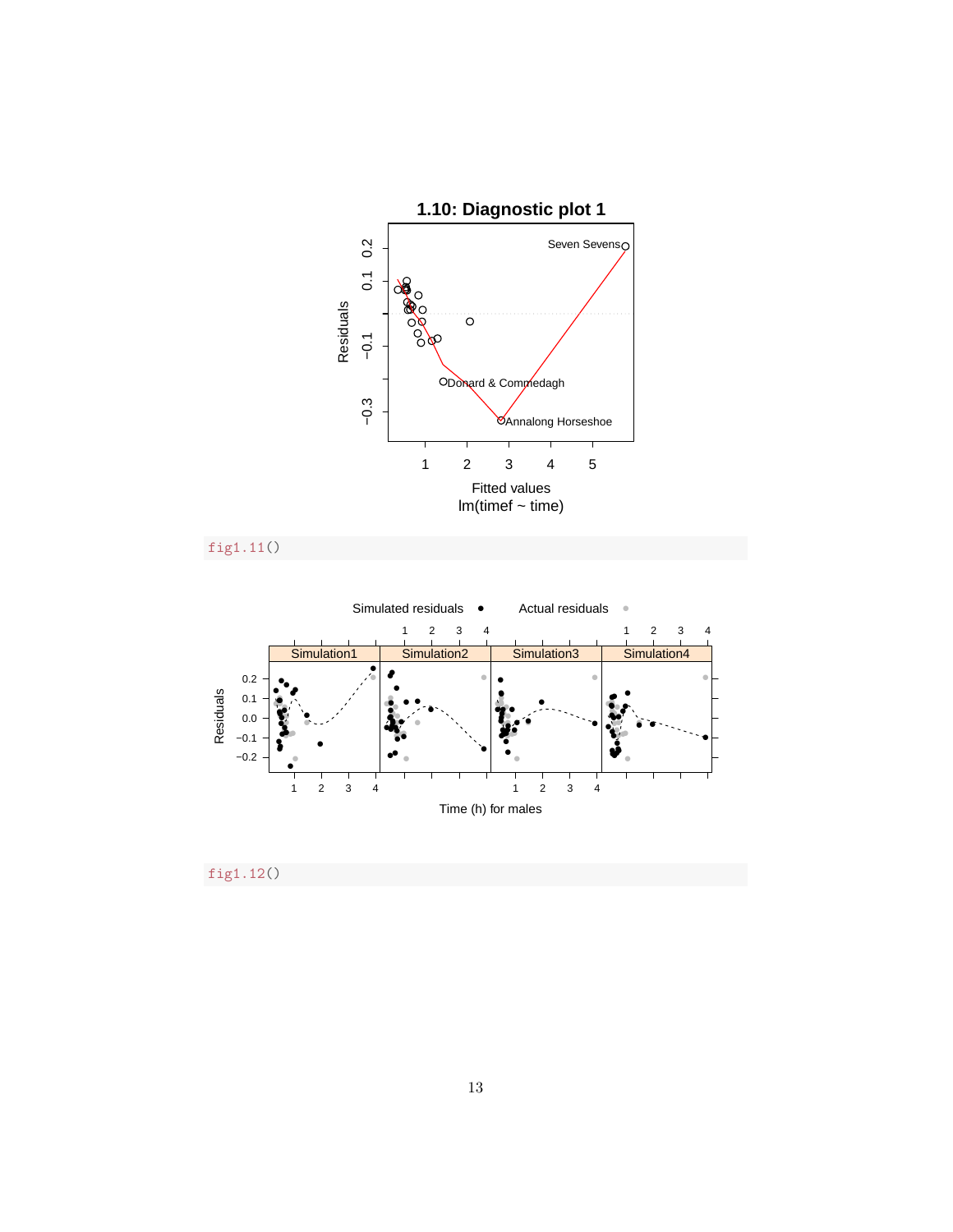

fig1.13()



fig1.14()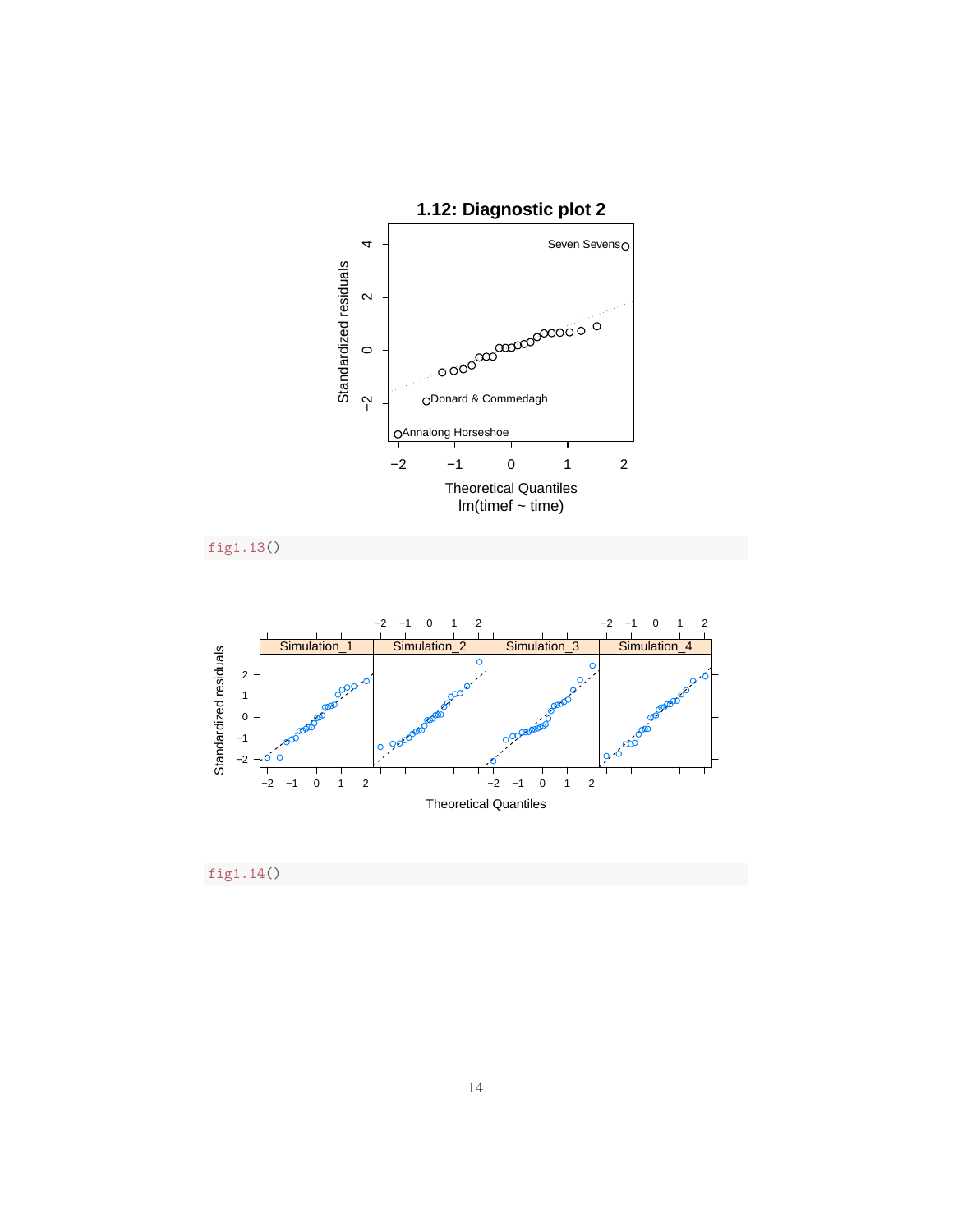

fig1.15()



fig1.16()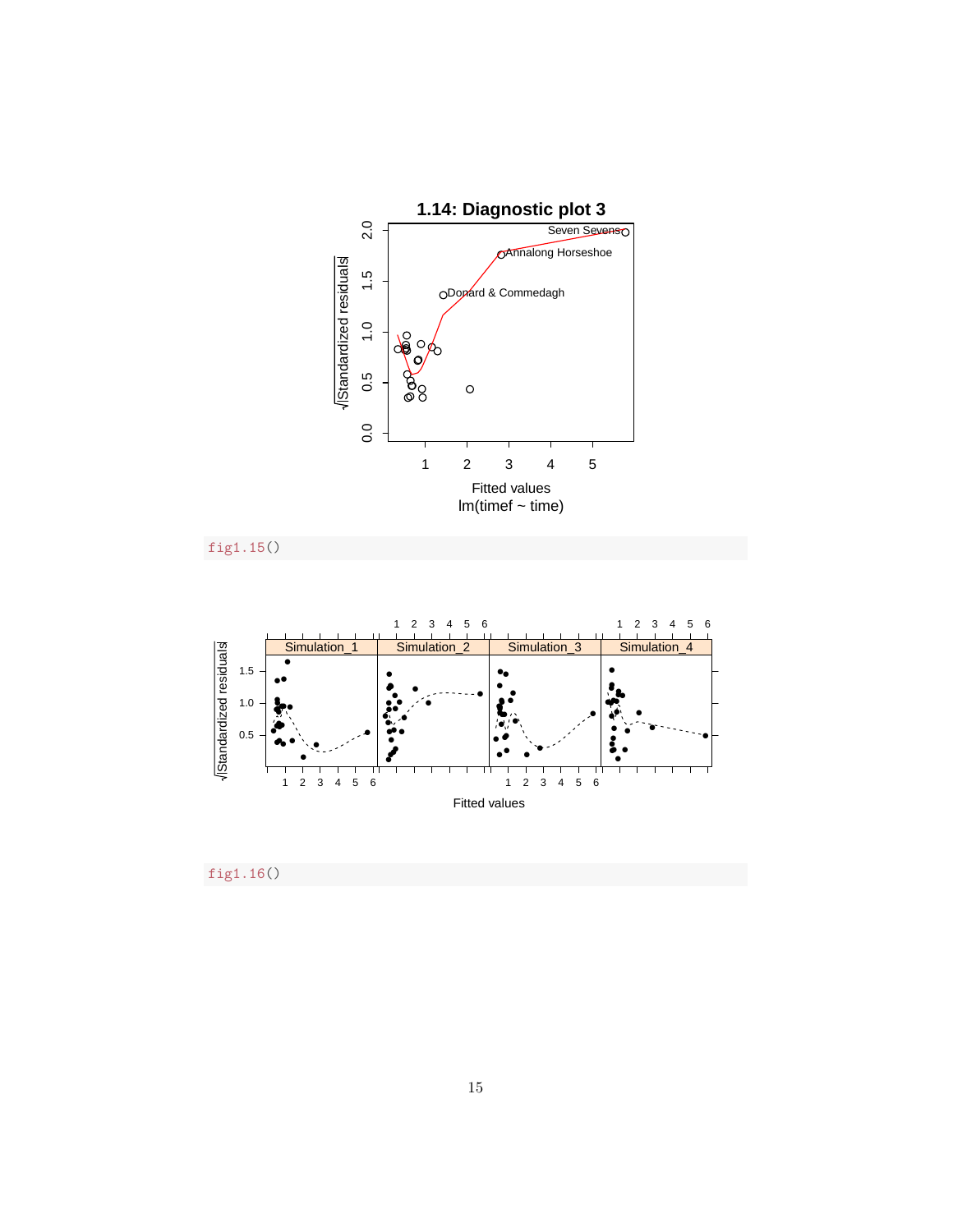

fig1.18()